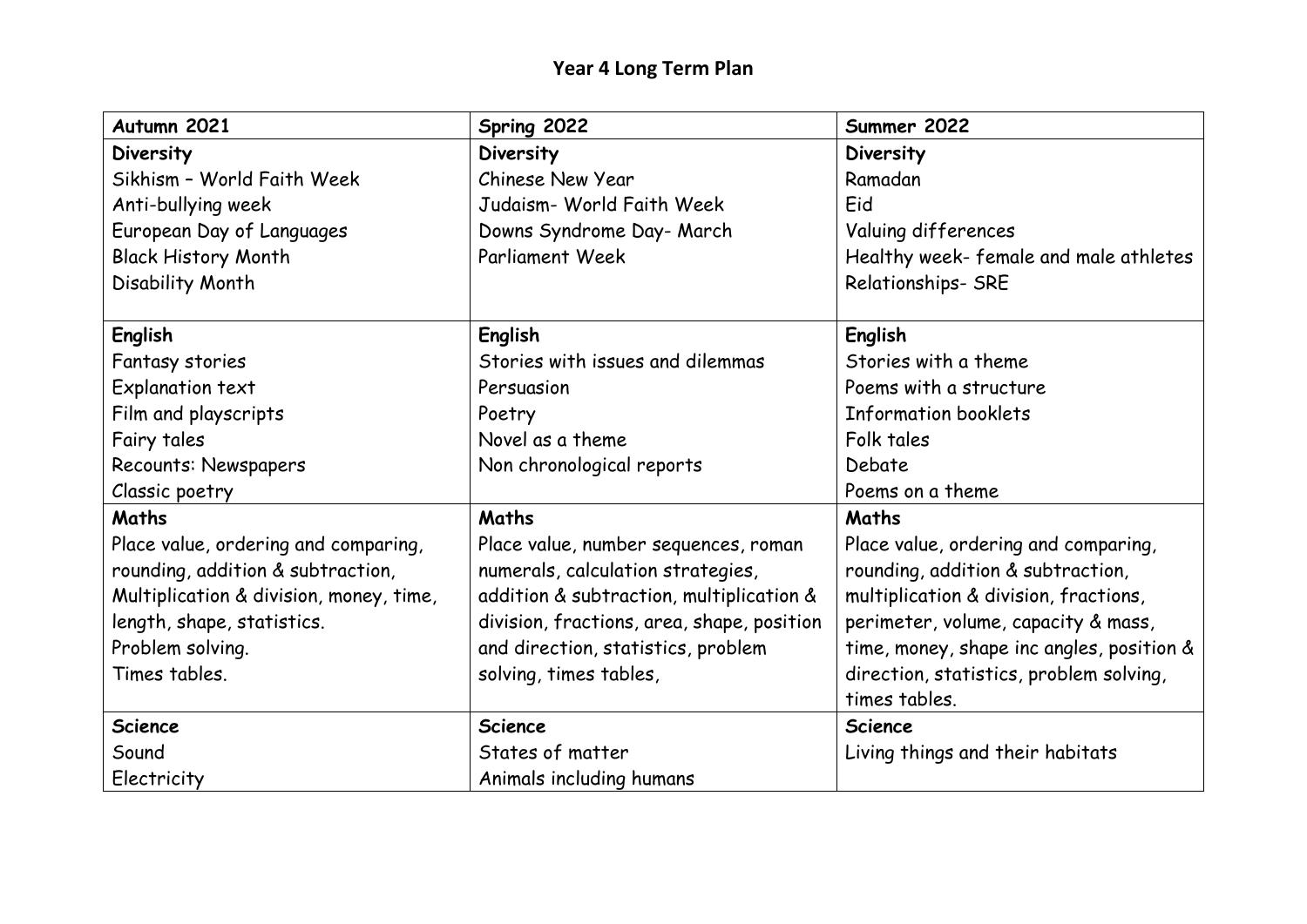## **Year 4 Long Term Plan**

| <b>History</b>                           | <b>History</b>                          | <b>History</b>                           |
|------------------------------------------|-----------------------------------------|------------------------------------------|
| The Vikings                              | The Anglo Saxons                        | The Wider World                          |
| The Viking and Anglo-Saxon struggle      | Britain's settlement by Anglo-Saxons    | The achievements of the earliest         |
| for the Kingdom of England to the time   | and Scots                               | civilisations- an overview of where and  |
| of Edward the Confessor                  |                                         | when the first civilisations appeared:   |
|                                          |                                         | Ancient Sumer, Indus Valley; The Shang   |
|                                          |                                         | Dynasty of Ancient China                 |
| Geography                                | Geography                               | Geography                                |
| Focus on Scandinavia                     | Curriculum link to Ango Saxons          | Focus on South America                   |
| Understand geographical similarities     | Human geography, including: types of    | Understand geographical similarities     |
| and differences through the study of     | settlement and land use, economic       | and differences through the study of     |
| human and physical geography of a        | activity including trade links, and the | human and physical geography of a        |
| region of the UK, a region in a European | distribution of natural resources       | region of the UK, a region in a European |
| country and a region within North or     | including energy, food, minerals and    | country and a region within North or     |
| South America (compare Britain to a      | water                                   | South America                            |
| Scandinavian country and a place which   |                                         |                                          |
| the Vikings invaded in North America)    |                                         |                                          |
| Design and Technology                    | Design and Technology                   | Design and Technology                    |
| Viking longship                          | Anglo Saxon meal                        | Outcome-TBC                              |
| Select from and use a wider range of     | Understand seasonality and know where   | Investigate and analyse a range of       |
| materials and components, including      | and how a variety of ingredients are    | existing products.                       |
| construction materials, textiles and     | grown, reared, caught and processed     |                                          |
| ingredients, according to their          |                                         | Apply their understanding of computing   |
| functional properties and aesthetic      |                                         | to program, monitor and control their    |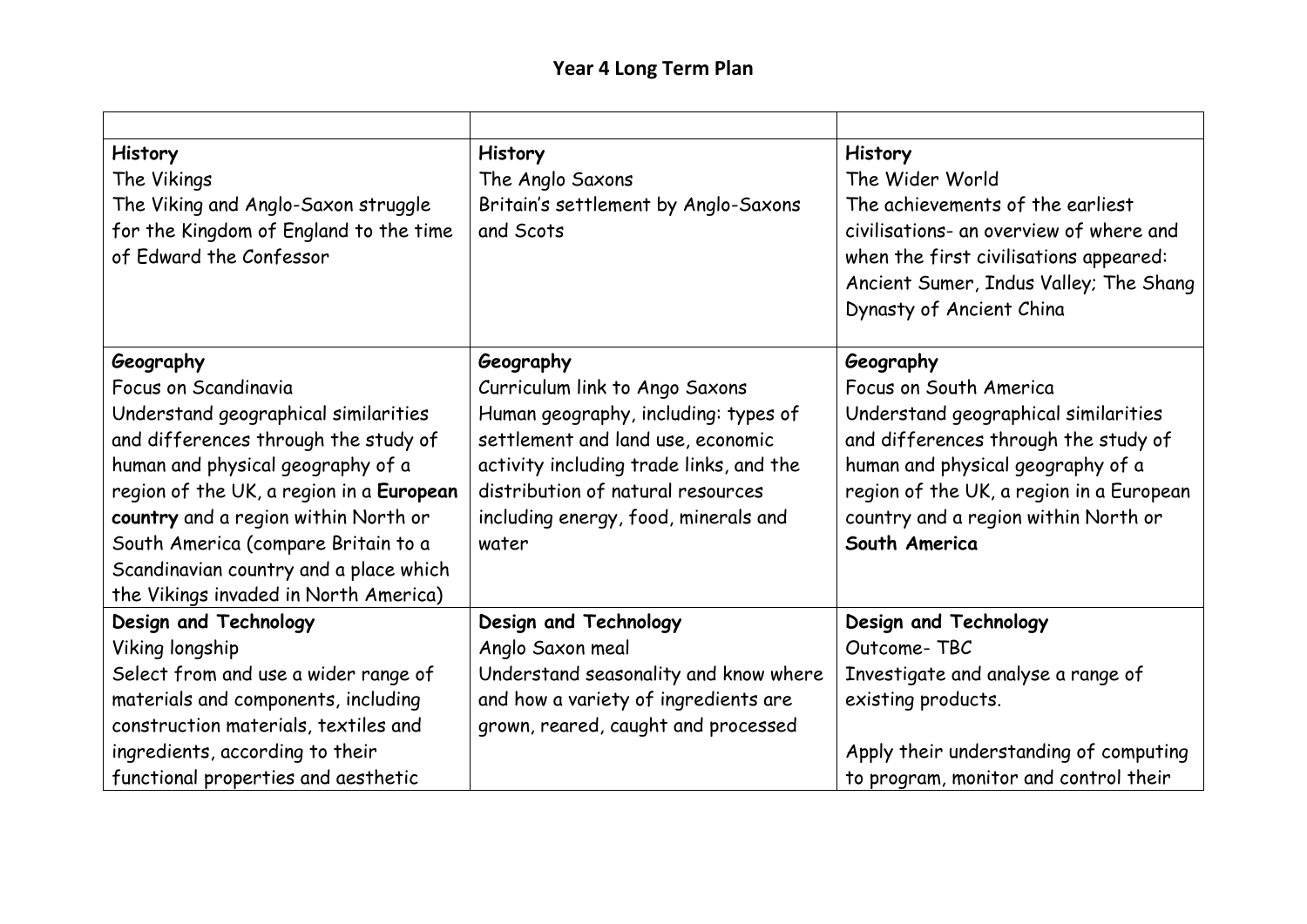| qualities.<br>Evaluate their ideas and products<br>against their own design criteria and<br>consider the views of others to improve<br>their work. |                                         | products.                             |
|----------------------------------------------------------------------------------------------------------------------------------------------------|-----------------------------------------|---------------------------------------|
| Art and Design                                                                                                                                     | Art and Design                          | Art and Design                        |
| Create sketch books to record their                                                                                                                | To improve mastery of art and design    | Know about great artists, architects  |
| observations and use them to review                                                                                                                | techniques including drawing, painting  | and designers in history.             |
| and revisit ideas.                                                                                                                                 | and sculpture with a range of materials |                                       |
|                                                                                                                                                    | (pencil, charcoal, paint and clay)      |                                       |
| <b>RE</b>                                                                                                                                          | <b>RE</b>                               | <b>RE</b>                             |
| Domestic Church                                                                                                                                    | World faith week (Judaism)              | Pentecost                             |
| Baptism/Confirmation                                                                                                                               | Local church                            | Reconciliation                        |
| Advent/Christmas                                                                                                                                   | Eucharist                               | <b>SRE</b>                            |
| World Faith week (Sikhism)                                                                                                                         | Lent/ Easter                            | Universal Church                      |
| <b>Catholic Social Teaching 1</b>                                                                                                                  | <b>Catholic Social Teaching 6</b>       | <b>Catholic Social Teaching 4</b>     |
| Dignity of person                                                                                                                                  | Dignity of work                         | Rights and responsibilities           |
| <b>Catholic Social Teaching 2</b>                                                                                                                  | <b>Catholic Social Teaching 3</b>       | <b>Catholic Social Teaching 7</b>     |
| Family and community                                                                                                                               | Solidarity and the common good          | Stewardship                           |
|                                                                                                                                                    |                                         |                                       |
| <b>PE</b>                                                                                                                                          | PE                                      | <b>PE</b>                             |
| Swimming                                                                                                                                           | Swimming                                | Swimming                              |
| Compare their performances with                                                                                                                    | Compare their performances with         | Compare their performances with       |
| previous ones and demonstrate                                                                                                                      | previous ones and demonstrate           | previous ones and demonstrate         |
| improvement to achieve their personal                                                                                                              | improvement to achieve their personal   | improvement to achieve their personal |
| best                                                                                                                                               | best                                    | best                                  |